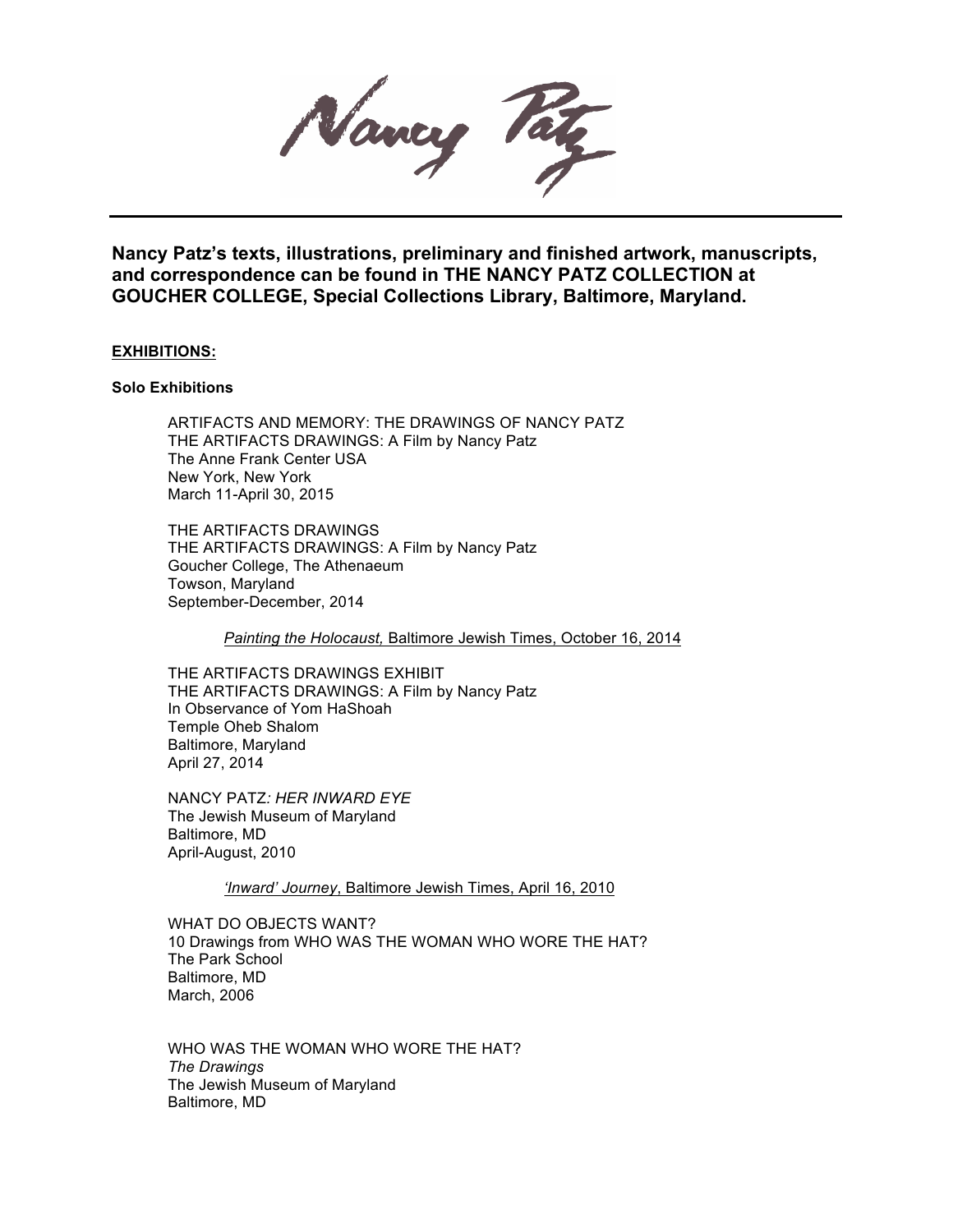May-September, 2003

NANCY PATZ: Recent Drawings Gilman Clock Gallery Baltimore, MD March, 1999

THE FAMILY TREASURY of JEWISH HOLIDAYS: The Illustrations The Jewish Museum of Maryland Baltimore, MD May, 1994

MOSES SUPPOSES HIS TOESES ARE ROSES: *The Drawings* The Cloisters Children's Museum Baltimore, MD 1985

#### **Group Exhibitions**

FRAGILE FRAGMENTS: EXPRESSIONS OF MEMORY 18 STONES: Portraits by Nancy Patz, Prose Poems by Susan L. Roth Holocaust Museum Houston Houston, Texas November, 2010-June, 2011

NANCY PATZ: *Memory and Story* Goucher College Baltimore, MD November, 2009

ILLUSTRATORS OF JEWISH BOOKS Jewish Community Center of Greater Baltimore, MD October, 2000 -- January, 2001

Numerous juried regional exhibitions: Baltimore Museum of Art, Peale Museum, Baltimore, MD, 1965 to presen

# **AUDIO-VISUAL PRESENTATIONS:**

WHO WAS THE WOMAN WHO WORE THE HAT? – Discussion of the making of the book: Lecture and PowerPoint

THE ARTIFACTS DRAWINGS: A Film by Nancy Patz (14 minutes)

# **AUTHOR and ILLUSTRATOR:**

2011 18 STONES Drawings by Nancy Patz Prose Poems by Susan L. Roth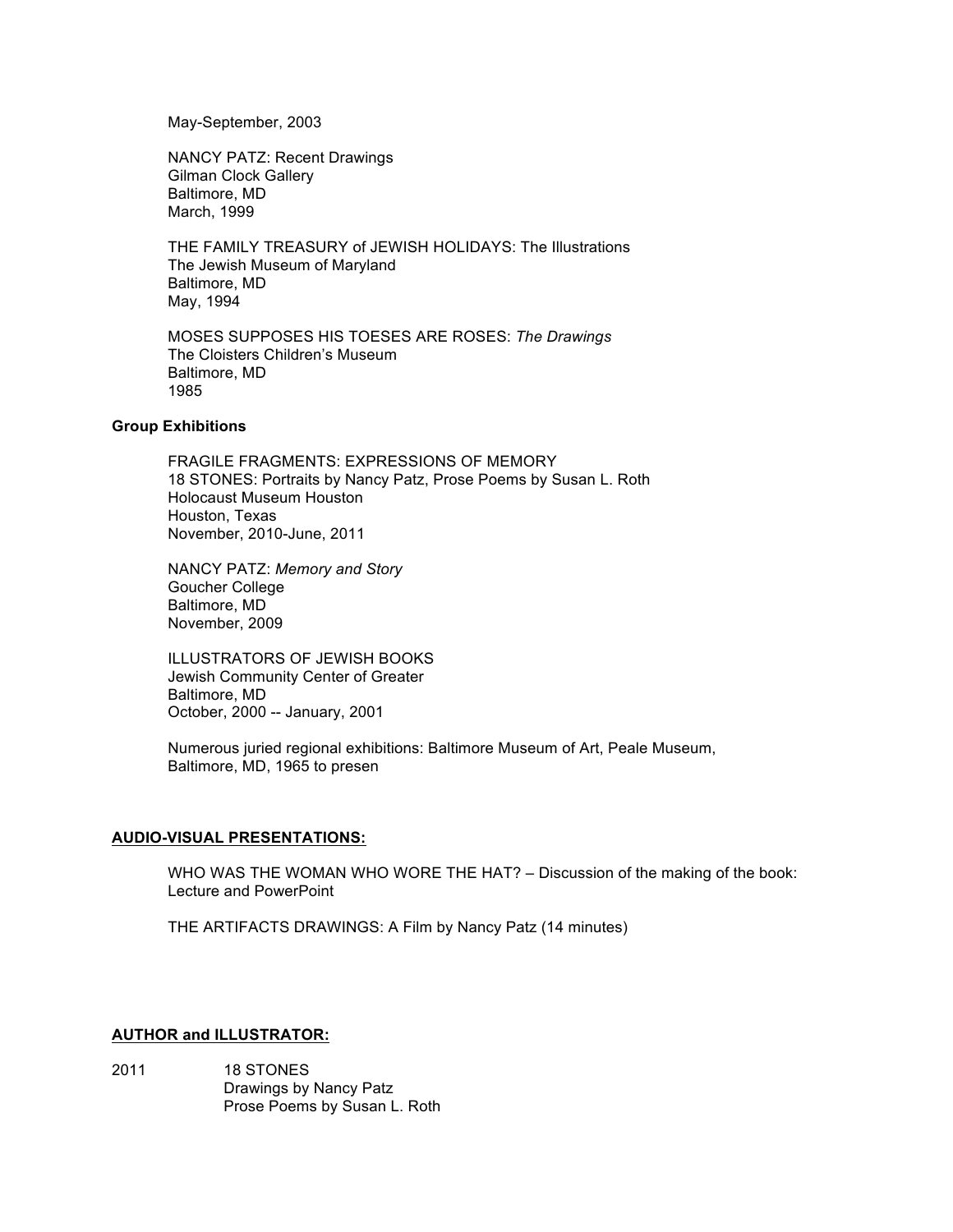|      | From the exhibition "Nancy Patz: Her Inward Eye", 2010<br>The Jewish Museum of Maryland, Baltimore, Maryland, 2011                                                                        |
|------|-------------------------------------------------------------------------------------------------------------------------------------------------------------------------------------------|
| 2007 | <b>BABIES CAN'T EAT KIMCHEE!</b><br>Written and illustrated in collaboration with Susan L. Roth<br>Bloomsbury Publishing, New York, London, and Berlin<br>Publication date: January, 2007 |
| 2003 | WHO WAS THE WOMAN WHO WORE THE HAT?<br>Dutton Books, NY, 2003                                                                                                                             |
| 2000 | PUMPERNICKEL TICKLE AND MEAN GREEN CHEESE<br>Re-publication by The Baltimore SUN, Baltimore, MD, 2000<br>Published originally by Franklin Watts, Inc., N.Y. and London, 1978              |
| 1991 | TO ANNABELLA PELICAN FROM THOMAS HIPPOPOTAMUS<br>Four Winds Press/Macmillan, NY, 1991                                                                                                     |
| 1990 | NO THUMPIN', NO BUMPIN', NO RUMPUS TONIGHT!<br>Athenaeum, NY, 1990.                                                                                                                       |
| 1989 | SARAH BEAR AND SWEET SIDNEY<br>Four Winds Press/Macmillan, NY, 1989.                                                                                                                      |
| 1986 | GINA FARINA AND THE PRINCE OF MINTZ<br>Harcourt Brace Jovanovich, San Diego, NY, London, 1986.                                                                                            |
| 1983 | MOSES SUPPOSES HIS TOESES ARE ROSES<br>and 7 Other Silly Old Rhymes<br>Harcourt Brace Jovanovich, San Diego, NY, London, 1983<br>(Hardback and paperback)                                 |
| 1980 | <b>NOBODY KNOWS I HAVE DELICATE TOES</b><br>Franklin Watts, NY and London, 1980.                                                                                                          |

# **ILLUSTRATOR:**

| 2014 |      | THE ARTIFACTS DRAWINGS<br>PRISM: An Interdisciplinary Journal for Holocaust Educators, Yeshiva University,<br>2014<br>Cover art, six interior pages, and an essay by Nancy Patz about the artwork were<br>featured in this 2014 issue of the journal. |
|------|------|-------------------------------------------------------------------------------------------------------------------------------------------------------------------------------------------------------------------------------------------------------|
| 2011 | 2010 | <b>18 STONES</b><br>Drawings by Nancy Patz<br>Prose Poems by Susan L. Roth<br>From the exhibition "Nancy Patz: Her Inward Eye", The Jewish Museum of Maryland,                                                                                        |
|      |      | Published by The Jewish Museum of Maryland, Baltimore, Maryland, 2011                                                                                                                                                                                 |
| 1994 |      | THE FAMILY TREASURY OF JEWISH HOLIDAYS<br>Written by Malka Drucker, Illustrated by Nancy Patz<br>Little, Brown and Company, Boston, NY, Toronto, London, 1994.<br>(Hardback and paperback)<br><b>Blue Ribbon Award Winner, 1996</b>                   |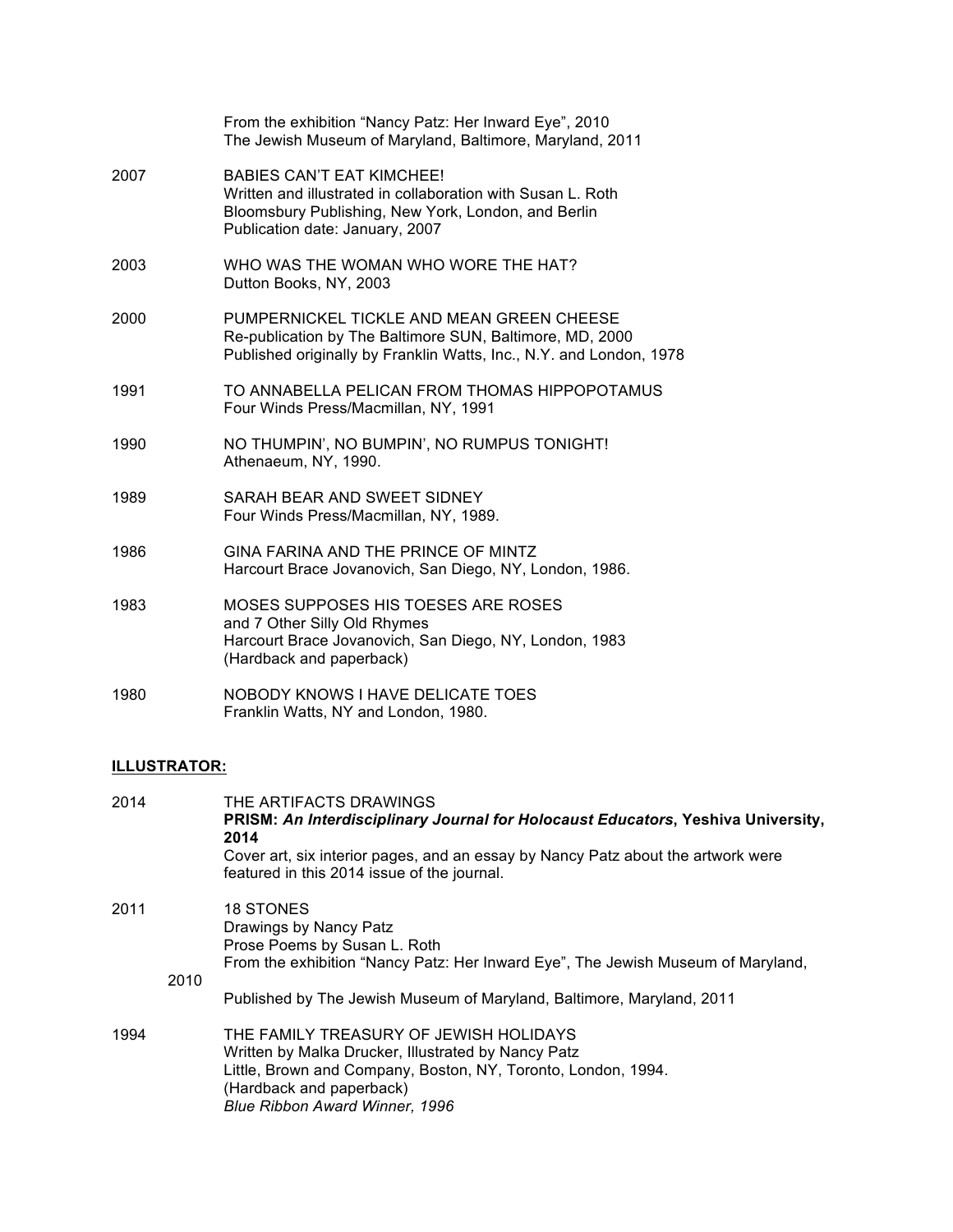#### **BOOK AWARDS:**

- 2003 WHO WAS THE WOMAN WHO WORE THE HAT? Winner of the Sydney Taylor Award of the Association of Jewish Libraries, 2003 Winner of the Selectors' Choice Award of the Children's Book Council and the Council for the Social Studies, 2003
- 1994 THE FAMILY TREASURY OF JEWISH HOLIDAYS Bulletin Blue Ribbon Book of the Center for Children's Books, 1994. The book has also received starred reviews from the CCB Bulletin and from Publisher's Weekly. *Parents Choice Awards* have been given to several of the picture books, including MOSES SUPPOSES HIS TOESES ARE ROSES, SARAH BEAR AND SWEET SIDNEY, and TO ANNABELLA PELICAN FROM THOMAS HIPPOPOTAMUS.
- 1991 The *Fund for Educational Excellence, The Gold Star Award*: for achievement in writing and illustrating the books and for extensive work in the Baltimore schools as author/illustrator and lecturer.

Numerous other citations for the books.

# **TEACHER:**

*Framing Memories,* A Family Workshop in conjunction with ARTIFACTS AND MEMORIES: THE DRAWINGS OF NANCY PATZ, Anne Frank Center USA, March-April, 2015

*Writing Memory with Nancy Patz,* Writing Workshop, The Jewish Museum of Maryland, June-July, 2010

**Workshops on the writing and illustration of children's picture books,** Johns Hopkins University School of Continuing Studies, Baltimore, MD, 1990 and 1991

**Courses in the writing/illustration of children's books**, Goucher College Center for Educational Resources, Baltimore, MD, 1981

**Watercolor classes**, grades 9-12, 1971-79. **Lecturer/Artist-in-Residence**: 1982, 1993. The Park School, Baltimore, MD

**Workshops for Parent Education Teachers,** Baltimore City Dept. of Education, Work Incentive Program, (WIN), 1971-76.

#### **SPEAKING ENGAGEMENTS:**

**Author Visits to Elementary Schools:** Presentations on the making of my picture books. Grades K-3, 4-6 and middle schools in the mid-Atlantic region and across the country, hundreds of school visits, 1979 to present

**Author Visits to Jewish Day Schools:** Visual presentations of *Who Was the Woman Who Wore the Hat?*

Numerous presentations to teachers and librarians at children's literature conferences and workshops, including American Library Association, International Reading Association,